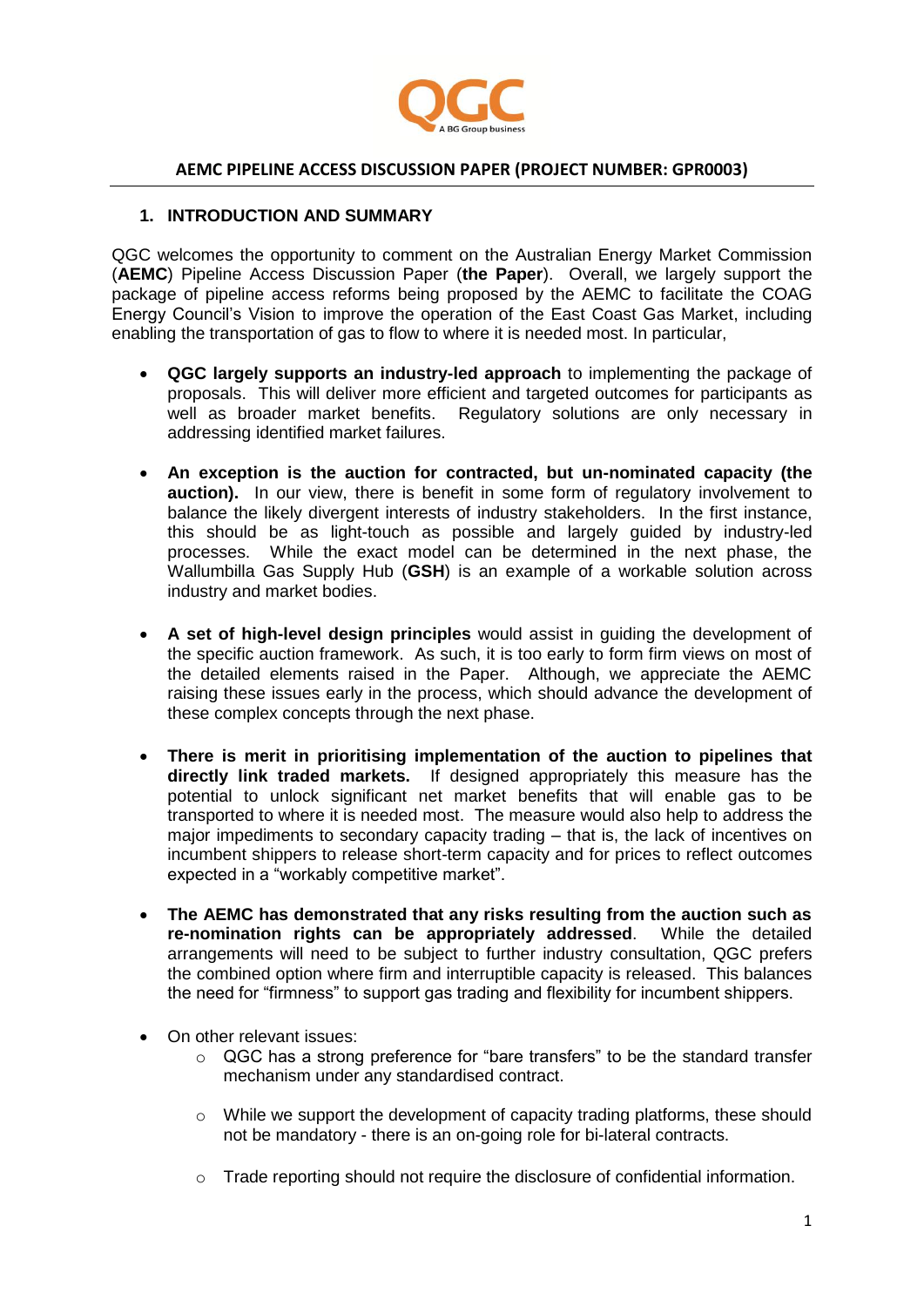# **2. RATIONALE FOR THE PACKAGE OF CHANGES**

Prior to addressing the detailed implementation arrangements raised in the Discussion Paper, we consider it helpful to provide a short update on our recent experiences and observations regarding the East Coast Gas Market. The points raised below suggest that aspects of the current pipeline frameworks are materially impacting the efficient operation of the gas market.

- On a number of occasions, QGC has observed market conditions which demonstrate that gas has not been able to move to where it is needed most, at least partially due to the lack of appropriately priced transport. Such examples include:
	- $\circ$  Opportunities for QGC to sell gas to domestic customers (above LNG netback equivalent prices) have been uncommercial once transportation costs were incorporated into the economics on numerous occasions.
	- $\circ$  Offers from domestic participants to sell gas to QGC to meet LNG demand, which were mutually commercially beneficial on the basis of the underlying gas price, but became materially uneconomic once transportation costs were incorporated.
	- o Material pricing spreads between respective trading hubs in the East Coast Gas Market have been observed from time to time.
- QGC does not consider that an absolute lack of transport capacity has inhibited its ability to trade gas. However, the price at which such services are available has potentially led to sub-optimal economic outcomes (e.g. the pipeline arrangements are likely to be limiting the level of trading activity and overall liquidity of the market).
- Where trades are executed with customers, the current pipeline frameworks potentially impeded the gas flowing to the customers who needed the gas the most (i.e. other customers may have valued it more, but it was unable to flow due to transportation costs).
- The level of interest in gas trading over the recent summer, either through the Australian Energy Market Operator (AEMO) operated Wallumbilla GSH or bi-laterally, provides a very promising sign that this trading point could develop into a liquid market with improved capacity trading arrangements.
- For context, in circumstances where unused pipeline capacity is obviously available, QGC has observed:
	- o That transportation costs on third party pipelines in Queensland alone are generally materially higher (on a \$/GJ basis) than the cost of shipping LNG from Queensland to customers in Asia.
	- o That "as available" transportation costs on third party pipelines in Queensland can represent 25 per cent (or more) of the market price for gas.

# **3. IMPLEMENTING THE INITATIVES**

QGC appreciates the AEMC raising the issue of how practically the reforms will be progressed and whether these should be industry or regulatory led (or a combination). We consider these issues are very relevant to finalising the Stage 2 recommendations. At this stage in the process (noting the AEMC has undertaken a very detailed review), it is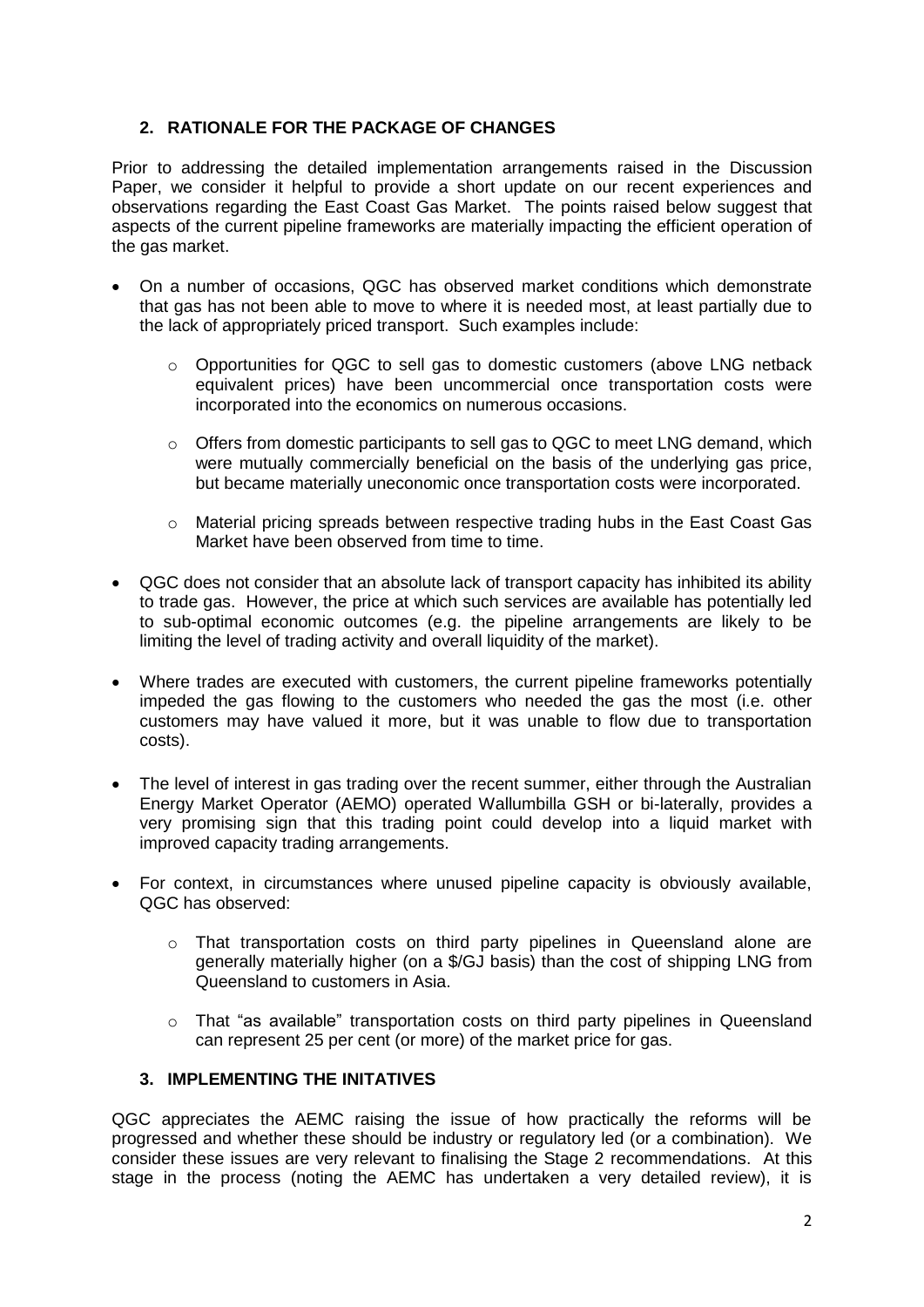important that industry (and other stakeholders) is provided with a reasonable level of certainty regarding the nature of the reforms and that the implementation arrangements will deliver meaningful market change.

The AEMC's consideration of these issues appears in part to be driven by the suggestion of the pipelines owners (APA and Jemena) and their industry association (APGA) committing to quickly implementing most of the recommendations in the Stage 2 Draft report.

While there are advantages and disadvantages with this approach, we acknowledge the willingness of pipelines operators to offer suggestions on mechanisms to progress the recommendations. In this context and in responding to the AEMC's issues and questions raised in the Paper, QGC wishes to make the following points:

- With regards to the proposed auction This measure has the greatest potential to unlock significant market benefits, however, industry stakeholders have competing interests and their incentives are not necessarily aligned. As such, regulatory involvement is important to ensure efficient market outcomes.
	- $\circ$  While there are benefits in an industry- or pipeline-led approach in terms of early implementation, stakeholders require confidence that overall objectives will be reflected in the final design.
	- $\circ$  It appears there is a lack of incentives for a number of incumbent market shippers where existing capacity is concentrated to deliver an outcome consistent with the intended reforms.
	- $\circ$  Pipelines owners' do not necessarily have the commercial incentives to ensure the trade in capacity is maximised and that prices are set efficiently through the auction process.
	- $\circ$  While there have been some developments such as the pipeline trading platforms established by the pipelines, for reasons raised in previous submissions1, these initiatives have not translated to meaningful levels of trade. As such, we do not consider that the "threat of regulation" (Option 2) would be sufficient to deliver the desired outcomes.
- QGC prefers the conceptual frameworks outlined under Options 3 and / or Option 4 as they balance the need for direct regulatory involvement with practical industry input. The exact model, however, can be determined in the next phase.
	- o A variant on Option 4, in the form of a "Wallumbilla GSH style" framework, may offer greater scope to advance the implementation phase, manage the timely assessment of ongoing changes and appropriately involve industry. It would also avoid the requirement to progress changes through the "Rule change process", allowing for greater industry involvement and more timely developments.
- With regards to the other reform proposals such as standardised contract and capacity trading platforms, competing interests across industry stakeholders are likely to be lower

1

<sup>1.</sup> There exist countervailing incentives on some shippers not to sell capacity. This is due to a range of factors including: this activity is not "core business", transaction costs are likely to exceed the revenue, there is a risk of being "short" and avoiding/limiting competition.

<sup>2.</sup> There is also an incentive for pipeline owners to offer capacity at prices above the level expected in a "competitively workable" market.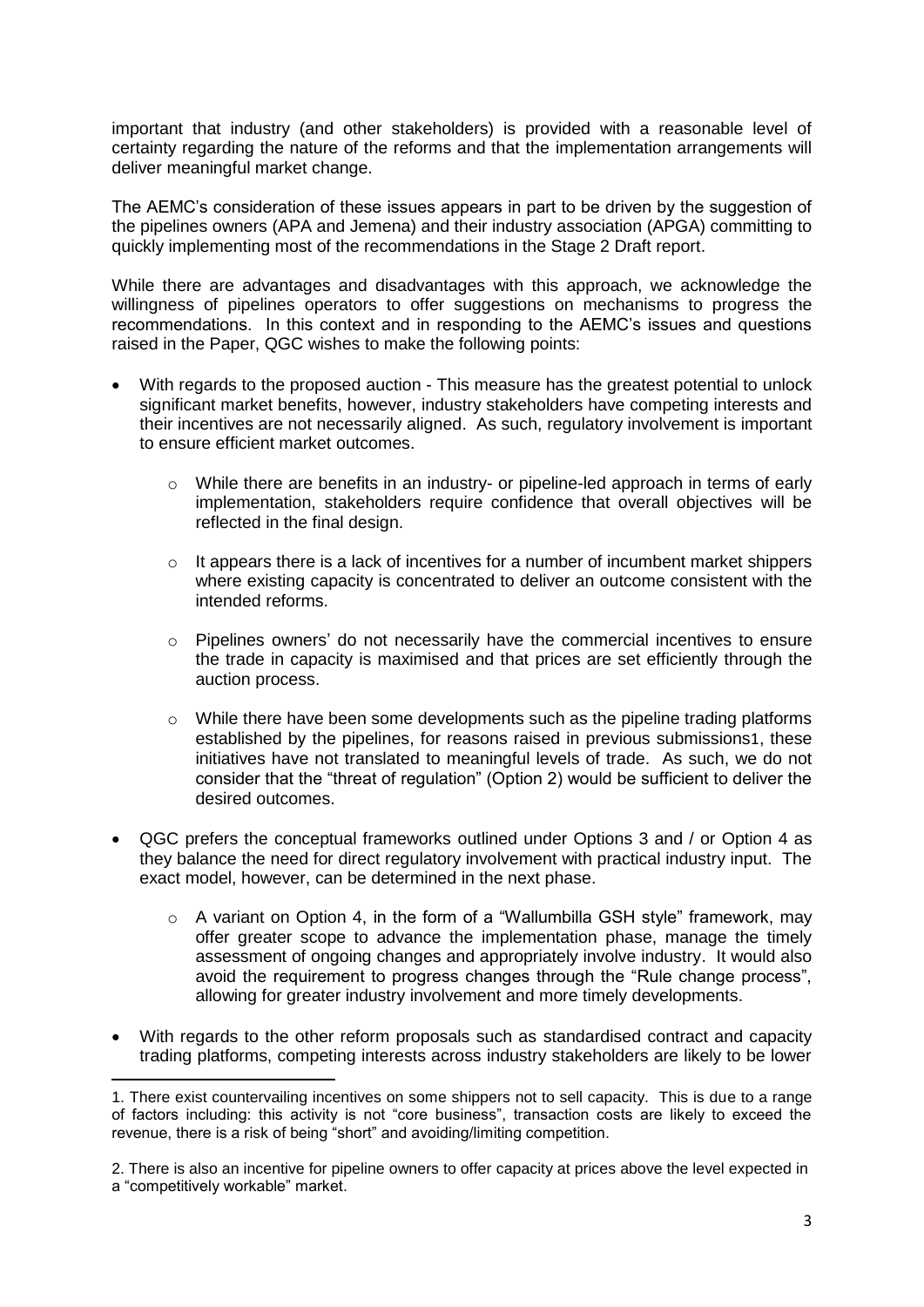and the overall outcome improved if they are developed by those with the technical expertise to do so. As such we consider these issues could be more successfully led by industry.

## **4. STANDARDISTION OF CAPACITY PRODUCTS AND CONTRACT TERMS**

QGC supports the general move to standardisation of capacity products and welcomes the AEMC commencing a discussion on how improvements in this area could create greater flexibility in trading secondary capacity. We recognise standard contracts are already available (e.g. the AEMO standard contract), but these are not used extensively, possibly due to the contractual terms being too prescriptive. In this regard,

- In terms of priorities, it is too early to finalise the exact form of the contract. At this point in the process, focus on this issue could possibility distract from the timely introduction of the auction. It would be preferable to defer detailed consideration of these issues until the next stage in the process.
- The current arrangements are not necessarily limiting the level of secondary capacity trading, which we consider are due to the lack of incentives on shippers to release capacity and the prices offered by pipeline owners for "as available" services.
- With regards to the issues raised in the Paper, one of the most significant points for consideration as we move into the next phase relates to the transfer method (i.e. bare or operational).
	- o QGC has a strong preference for "bare transfers" to be the standard mechanism, as it reduces commercial and operational complexity and cost.
	- o We understand that "bare transfers" would require nominations to be provided via the primary capacity holder and could require disclosure of confidential information. In practice this information would be supplied to the primary capacity holder through the capacity trading agreement and as such does not raise any substantial confidentiality concerns.

The only time this would not be the case is if the capacity was on-sold a number of times in the secondary market. In this situation, the final shipper would not necessarily have an agreement with the primary capacity holder. As such the transfer of nomination requirements to the original shipper could present confidentiality concerns. The potential for this outcome, however is low, at least in the near to medium-term. As this is not a significant risk it would be preferable to focus on reducing cost and complexity.

## **5. CAPACITY TRADING PLATFORMS AND SECONDARY TRADE INFORMATION PROVISION REQUIREMENTS**

On the issue of capacity trading platforms, QGC holds similar views to those expressed on standardisation capacity products. We support the overall concept, however, we do not necessarily view it as an immediate priority and would prefer that the detail is developed in the next phase of reform implementation. We do not consider the lack of a trading platform as the major impediment to secondary capacity trading. As mentioned, the major impediment is the lack of incentives on incumbent shippers to release short-term capacity and for prices to reflect outcomes expected in a "workably competitive market". The auction, if designed appropriately, should address these issues.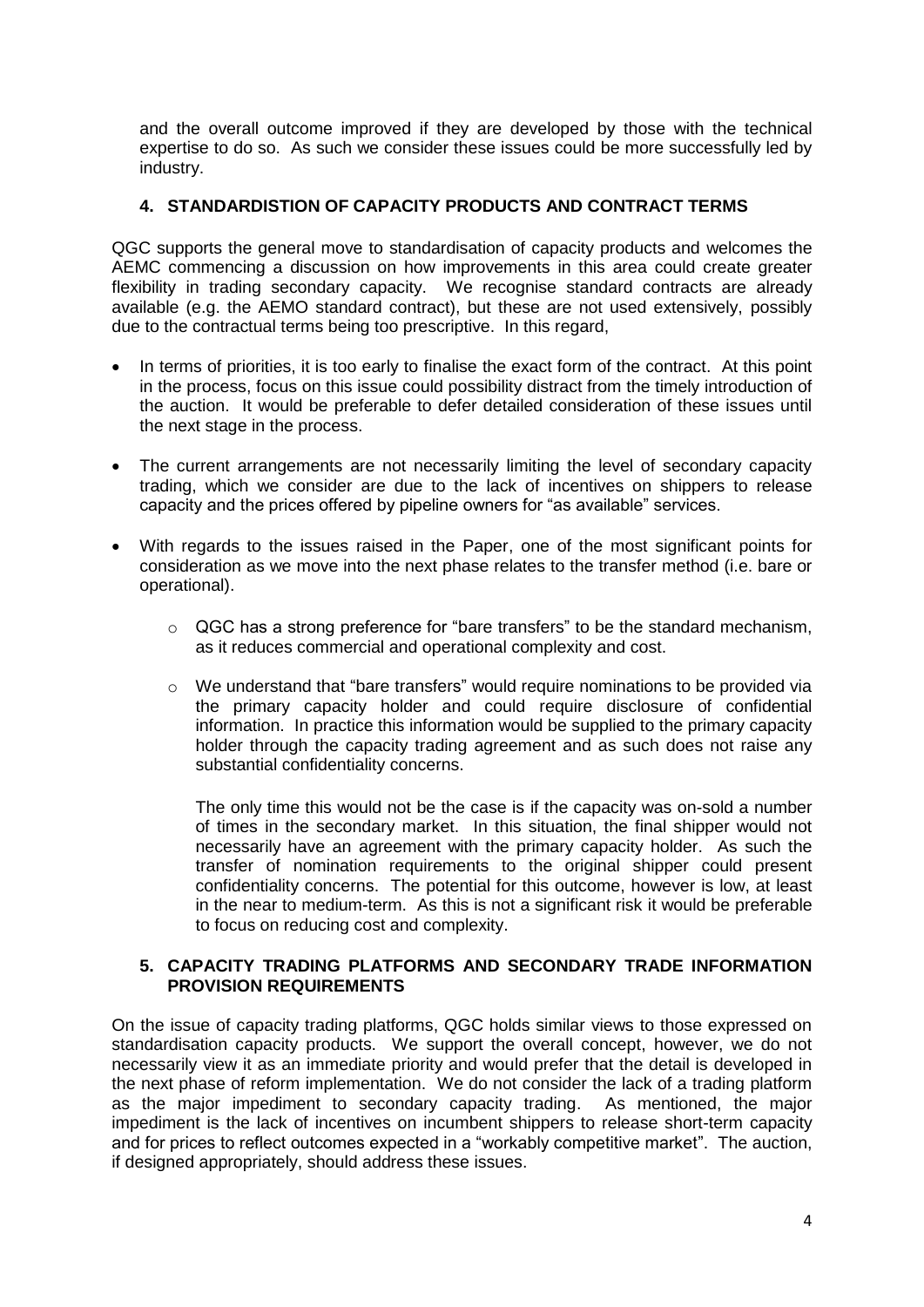Furthermore, we would be concerned if mandatory requirements were introduced for all secondary capacity to be transacted through the platform. There will be an on-going role for bi-lateral trades and the inability to transact in this manner could discourage some participants from trading.

With respect to secondary trade reporting:

- As a principle QGC supports information disclosure to the extent it creates market efficiencies, is relevant and does not disclose commercially sensitive information.
- At a high level, we largely agree with the AEMC's suggested approach to secondary trade reporting (i.e. publishing specific information on prices, contract duration, receipt and delivery points and quantity) but would have concerns if there was a requirement to publish the underlying contracts.
	- o As is our view on other matters regarding market disclosures, these issues need to be worked through carefully and the detailed implications for parties well understood and addressed. Given this is not straightforward we do not expect firm recommendations from this current process, but that the detailed issues will be considered through the next stage of development and in consultation with affected parties.
- The confidentiality of the parties to the trade, however, should be preserved. We understand that the premise for wanting this information is to assist parties assess undue discriminatory access. Equally, this is market sensitive information and could commercially disadvantage a shipper's position in the gas market and impact their willingness to trade. It was for these reasons that individual shipper volumes are not published on the Gas Bulletin Board (although this is not the case for single shipper pipelines) and it would be inconsistent with reporting frameworks applied in other East Coast Gas Markets (either bi-laterally or through the facilitated markets such as the Wallumbilla GSH).

Furthermore, we view the issues in the US as slightly different, as capacity is largely traded through very deep and liquid standardised markets with a large number of buyers and sellers, rather than through bi-lateral contracts.

Overall, the need for sensitive information should be clearly demonstrated and other options fully explored to address concerns (e.g. information is confidentially provided to a third party).

 We consider these points equally relevant to primary capacity reporting. Given that primary capacity is often contracted for long periods, we consider information reporting could be even more sensitive (relative to secondary capacity) and requires further industry consultation on the costs and benefits.

# **6. AUCTION FOR UN-NOMINATED CAPACITY**

## *Rationale for the auction (including the costs and benefits)*

QGC considers this is the principle measure (that if designed appropriately) will likely unlock significant net market benefits enabling gas to move to where it is needed most. It should address the major impediments to secondary capacity trading being the lack of incentives on incumbent shippers to release short-term capacity and for prices to reflect outcomes expected in a "workably competitive market. In this regard,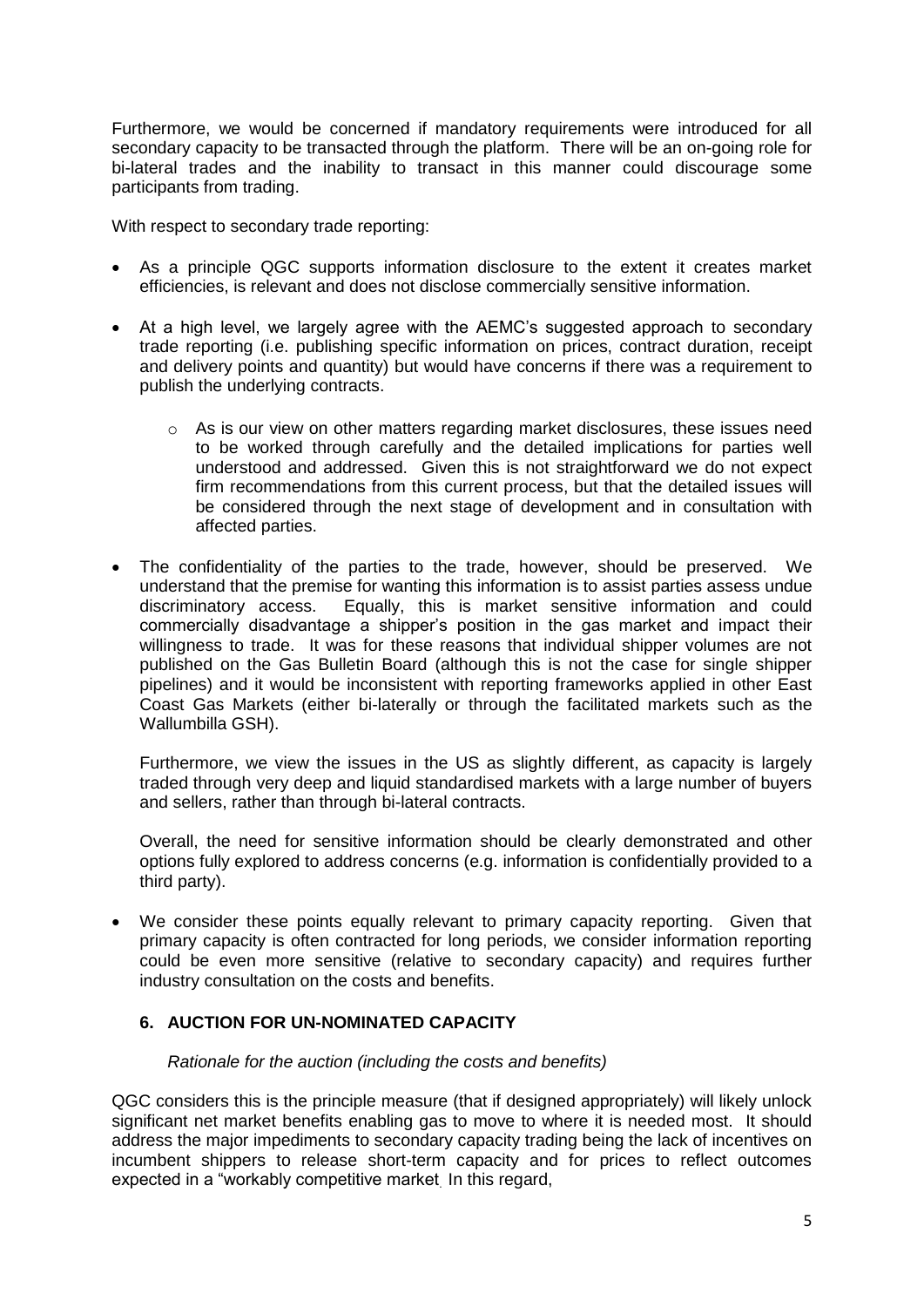- In QGC's view, it unrealistic to expect that the overall (direct and indirect) costs and benefits of major policy reform, such as contemplated by the AEMC, can be meaningfully quantified. It is more relevant to focus on clear observations of inefficient market outcomes and the increasing level of demand for capacity driven by the transitioning gas market. Looking at market indicators (such as market turnover/churn) in other gas markets (e.g. Europe and US) where substantial reforms have been previously introduced is also to be helpful in understand the benefits.
- On the direct costs, we do not view these as substantial, as many of the system requirements are likely to be in place with the pipelines having developed capacity trading systems and AEMO already operates the wholesale gas markets. The Trayport system facilitating the Wallumbilla GSH allows for capacity trades to be listed.
- As discussed below any risks can be managed appropriately.

#### *Auction Design Principles*

The Paper raises some very detailed issues around the design elements of the proposed auction and QGC welcomes the AEMC's early identification of these issues. As this is a complex area of economic theory (requiring in-depth analysis) we do not consider any firm decisions should result from this initial consultation process. Rather, it is our expectation that stakeholders will commence consideration of these points, which will advance development during the implementation phase - allowing the auction to be introduced in-line with the proposed timeframe (i.e. 2018) if not earlier.

Furthermore, whilst at a high level the AEMC's preliminary preferences on the design elements seem reasonable they appear to have been formulated based on a "bottom-up" approach. Rather than focus on this level of detail, we suggest it would be more helpful for the AEMC to define a set of high level principles as a primary action. These would:

- Provide clarity on the overall auction framework, which is important to stakeholders in this stage of the process and would guide the next phase of implementation.
- Allow for a more meaningful assessment on whether the AEMC's initial views align with the overall objectives of the auction (i.e. to promote economic efficiency through enabling gas to move to where it is needed most) and are practical.

While QGC is still developing and expanding its views on the relevant design principles, some high level concepts are offered in Table 1.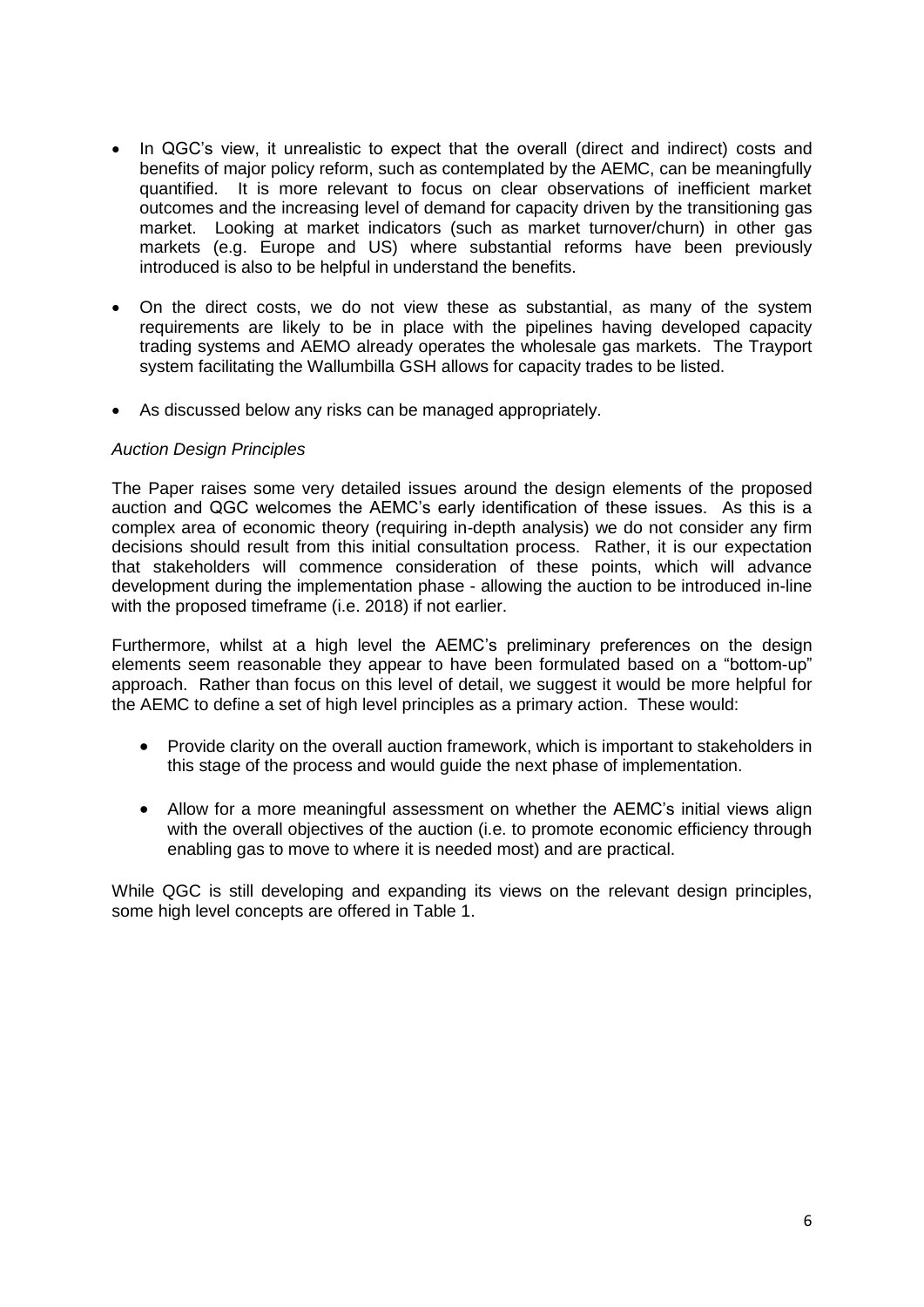# **Table: 1 Possible Auction Design Principles**

|    | <b>Possible Design</b><br><b>Principle</b>                  | <b>Comment/description</b>                                                                                                                                                        |  |
|----|-------------------------------------------------------------|-----------------------------------------------------------------------------------------------------------------------------------------------------------------------------------|--|
| 1. | Maximise participation<br>and competition                   | Maximise the number of participants involved in the auction and<br>ensure it reflects "true demand" for short-term capacity.                                                      |  |
| 2. | Maximise available<br>capacity                              | The objective is to maximise available capacity ahead of revenue or<br>profit.                                                                                                    |  |
| 3. | Price outcomes reflect<br>supply and demand<br>fundamentals | Generates prices that reflect the underlying supply and demand<br>dynamics for short-term capacity across the system and avoids<br>"winners curse".                               |  |
| 5. | Publication of relevant<br>information                      | Information disclosed, during the auction, supports efficient decision<br>making, but should not commercially compromise individual<br>participants.                              |  |
| 6. | Not subject to market<br>manipulation                       | The capacity release and bidding rules should avoid the potential for<br>market manipulation and market conduct requirements should apply<br>(similar the Wallumbilla GSH).       |  |
| 7. | Maximise flexibility and<br>minimise risk                   | Maximise the opportunity for participants to acquire their full set of<br>desired pipeline segment(s) and minimise the risk of unintentionally<br>acquiring unnecessary capacity. |  |
| 8. | Minimise costs                                              | This includes participant and operational costs. This could be<br>achieved through utilising existing bidding, settlement and prudential<br>systems.                              |  |

#### *Other Issues*

QGC is strongly of the view that that it is too early to provide detailed input on the specific auction design characteristics. We do however, provide comment on a number of issues that are relevant to developing the design principles and its broader application:

- **Scope of the auction** The design should facilitate a multi pipeline auction to enable gas to flow from Queensland to the southern markets (and vice versa) across a number of pipelines with relative ease. A single pipeline auction design would not maximise the opportunity to access unutilised capacity (at least cost) across the integrated East Coast gas network. There are various scenarios where players may seek capacity on a number of pipelines each with a different owner/operator (e.g. in the future a party may seek to transport gas from the Northern Territory (along the proposed Northern Gas Pipeline via Queensland to Adelaide).
- **Institutional settings** For these reasons and others, we consider the auction should be conducted by an independent third party operator and agree that AEMO appears the natural choice to conduct the auction. Furthermore, there is potential to reduce other costs by aligning settlement and prudential arrangements with the other markets it operates such as the Wallumbilla GSH.

**Hub services** – Longer-term, there might be value in extending the auction to other services. QGC does not consider access to hub services (and or storage) is currently materially impacting the level of gas trading and liquidity. Our primary concern is around access to sufficient pipeline capacity. The priority should be developing a workable solution for pipes and, where possible, "build-in" sufficient flexibility to enable the systems etc. to be extended to other services. The decision to extend the arrangements would need to be subject to further industry consultation.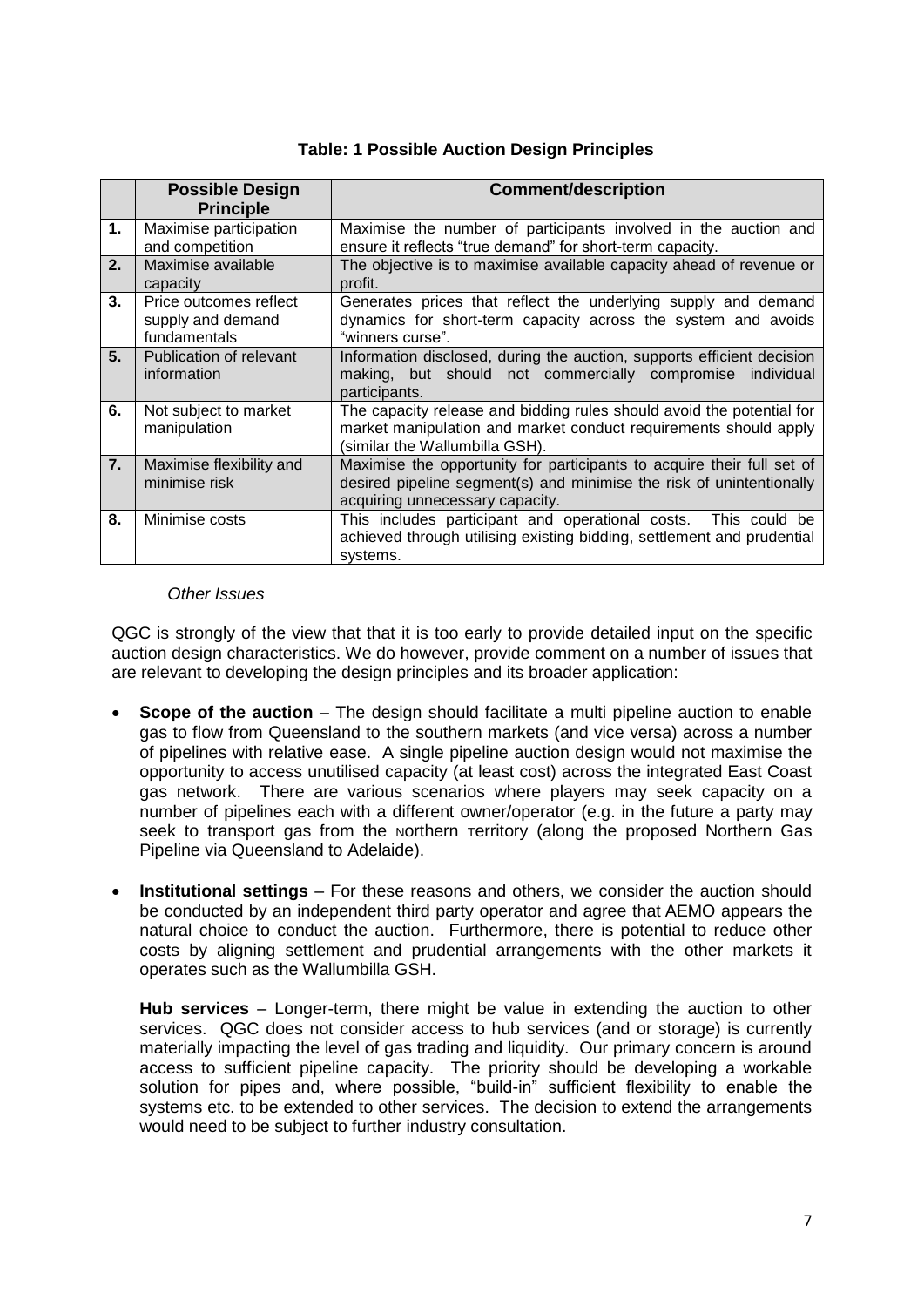**Pipeline and service participation in the auction** – We understand the overall purpose of the auction is to enable gas to move to where it is needed most. As such it is unclear why the auction should not be applied to pipes that are less than 100 percent contracted. The clearing price should represent the lower level of utilisation, which provides an important signal to users and the short-term nature of the auction should not undermine the pipeline contracting longer-term volumes.

We also agree with the AEMC's initial view that there is limited value in applying it to pipelines that service a single user and in our view this should capture the LNG facilities. Principally, we view the auction as supporting trading at key locations where liquidity is expected to develop and would be applied to the pipelines that link those traded markets. As such, we were surprised by the comments made by some stakeholders regarding the application of the auction to the LNG pipelines for the following reasons:

- $\circ$  These are point-to-point pipelines built to service individual LNG plants. There is no traded market for gas at the downstream end of these pipelines and we do not expect there to be in the future, given that LNG processing capacity is used solely by the owner/operator of those facilities.
- $\circ$  The market benefits of applying the auction to these pipelines are unclear. Given the physical and commercial characteristics of the LNG facilities downstream of these pipelines, we do not expect that including these pipelines in the auction would result in any increased market liquidity.

These LNG export pipelines are also subject to a 15 year no coverage exemption. It is unclear how the auction would be applied in this context. This may take some time to resolve and unnecessarily delay the introduction (and the flow-on benefits) of the auction more broadly.

# **7. IMPLEMENTING THE AUCTION**

## *Interaction with shipper rights*

For reasons already discussed, QGC strongly supports the introduction of the auction. It is designed to enable access to unutilised, but contracted pipeline capacity while seeking to avoid the loss of existing property rights.QGC recognises a small number of stakeholders have raised issues with re-nomination arrangements and that the AEMC has proposed a number of potential options. In response, we make the following points:

 **We suggest the AEMC investigate further the nature and extent of the issue to ensure the design aspects can be appropriately structured**. While the concern with re-nomination has been raised, it is unclear from information to date as to the extent of these concerns. For example it is uncertain how much capacity is subject to contractual re-nomination rights that extend beyond those contained in a typical Gas Transportation Agreement (GTA) and if they are available how often they are used (e.g. perhaps it is only utilised on a small number of days throughout the year).

It is only once the AEMC and other stakeholders have a more comprehensive understanding of how the renomination process is applied in practice by shippers and pipelines that appropriate arrangements can be structured.

Furthermore, QGC would have significant concerns if adjustments were made that significantly reduced the availability of day-to-day unutilised capacity to allow for shipper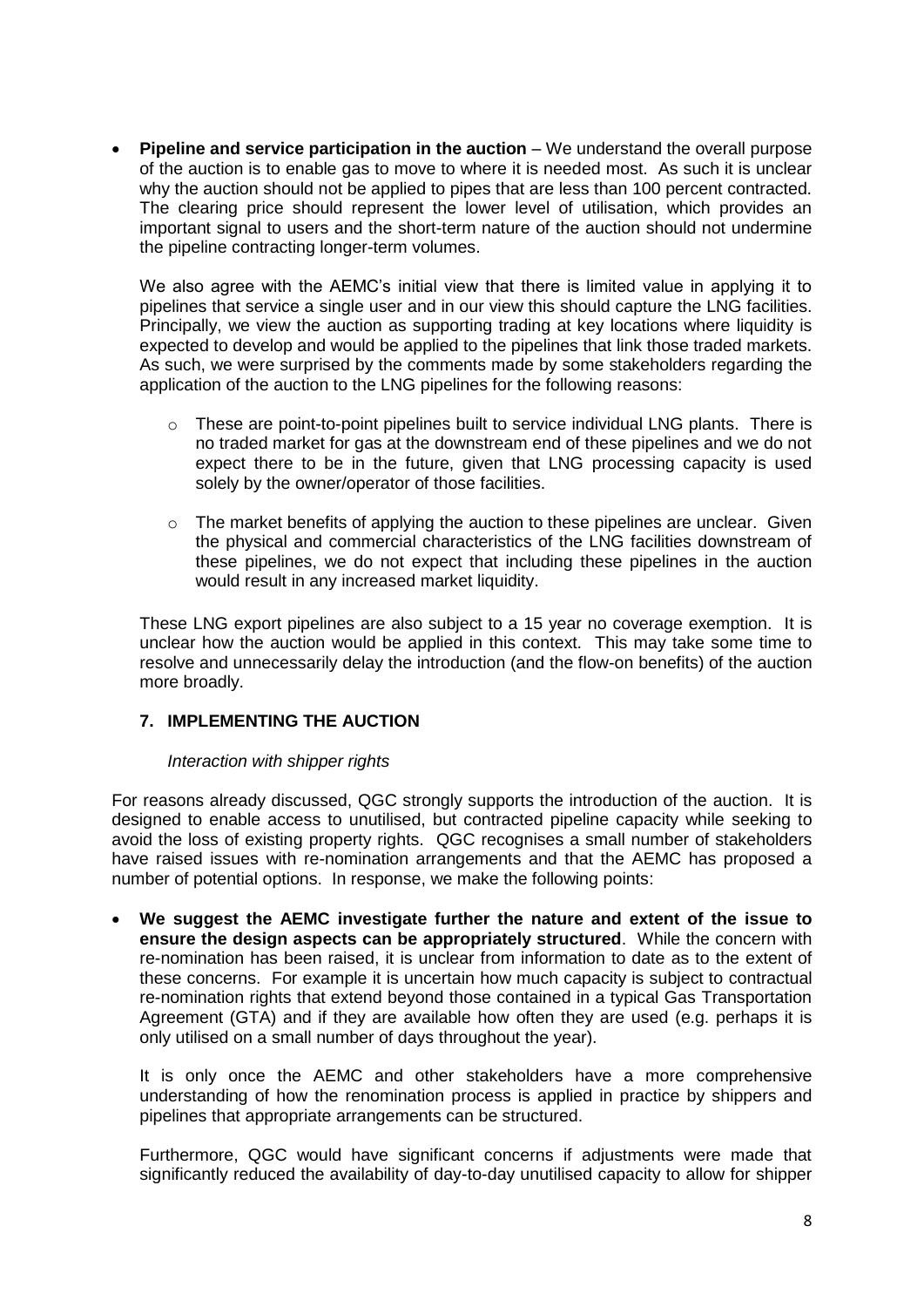renomination flexibility that is not a formal contractual requirement. It would be inappropriate to limit the volume of capacity made available to the market on a daily basis to "accommodate" re-nominations that may not occur often and / or are not a specific contractual requirement.

- **Notwithstanding these points, we welcomed the AEMC proactively seeking feedback on options to address potential concerns** and undertaking a preliminary assessment against a set of defined criteria. This clearly suggests that through further consultation, in the next phase, an appropriate set of arrangements can be structured to accommodate any material concerns raised by shippers. This range of options is comprehensive and similar to the concepts initially considered by QGC (and likely by other stakeholders).
- **Based on a high level understanding, we would agree with the AEMC that Option 3 appropriately balances the tradeoffs, at least in the short-term.** With regards to the other options, we would rank Option 2 ahead of Option 1, and Option 4 is our least preferred option. Table 2 below provides our initial views (further to the points identified by the AEMC) on the options in order of preference. It covers the benefits, issues and comments on implementation issues. It is evident from this that there are a range of issues to be further developed, which will require detailed industry consultation to determine the most appropriate arrangement.

We also consider there could be benefit in revisiting the "OverSell and Buyback" mechanism in the context of the issues raised. This mechanism was designed to address this specific issue and avoids the need for complex ex-post compensation process. We note it has been in operation for over 20 years in the UK gas market and had been effective in transitioning the sector through various price cycles.

## *Other issues*

**Curtailment order** – Presently we do not view this as a significant risk due to the current pipeline utilisation factors. Nevertheless, we appreciate arrangements need to be in place to manage such events. Under Option 3 (QGC's preferred arrangement for considering renomination rights) "firm" capacity either acquired under contract or through the auction should be treated equally and curtailed on a prorated basis. Conversely, interruptible capacity would be first in the curtailment order.

**Reserve price** – At this point, QGC does not have any concerns with the overall approach suggested by NERA Economic Consulting (**NERA**). We consider the reserve price should reflect the Short-run Marginal Cost (**SRMC**) and NERA have suggested this equates to the incremental cost of gas used to run compressors. This issue can be considered further in the next phase of development.

**Quantity to be auctioned** – Based on the information available QGC agrees with the approach suggested by the AEMC in terms of determining the quantity of capacity to be auctioned. However, we reserve our position on this matter until the detailed design is settled. Any measures introduced to manage renominations may impact the overall regulatory requirements.

**As available rights** – We agree the concept of "as available" capacity could be inconsistent with the proposed auction. We recognise that parties currently hold such rights and how these are most appropriately transitioned should be considered during the next phase of development.